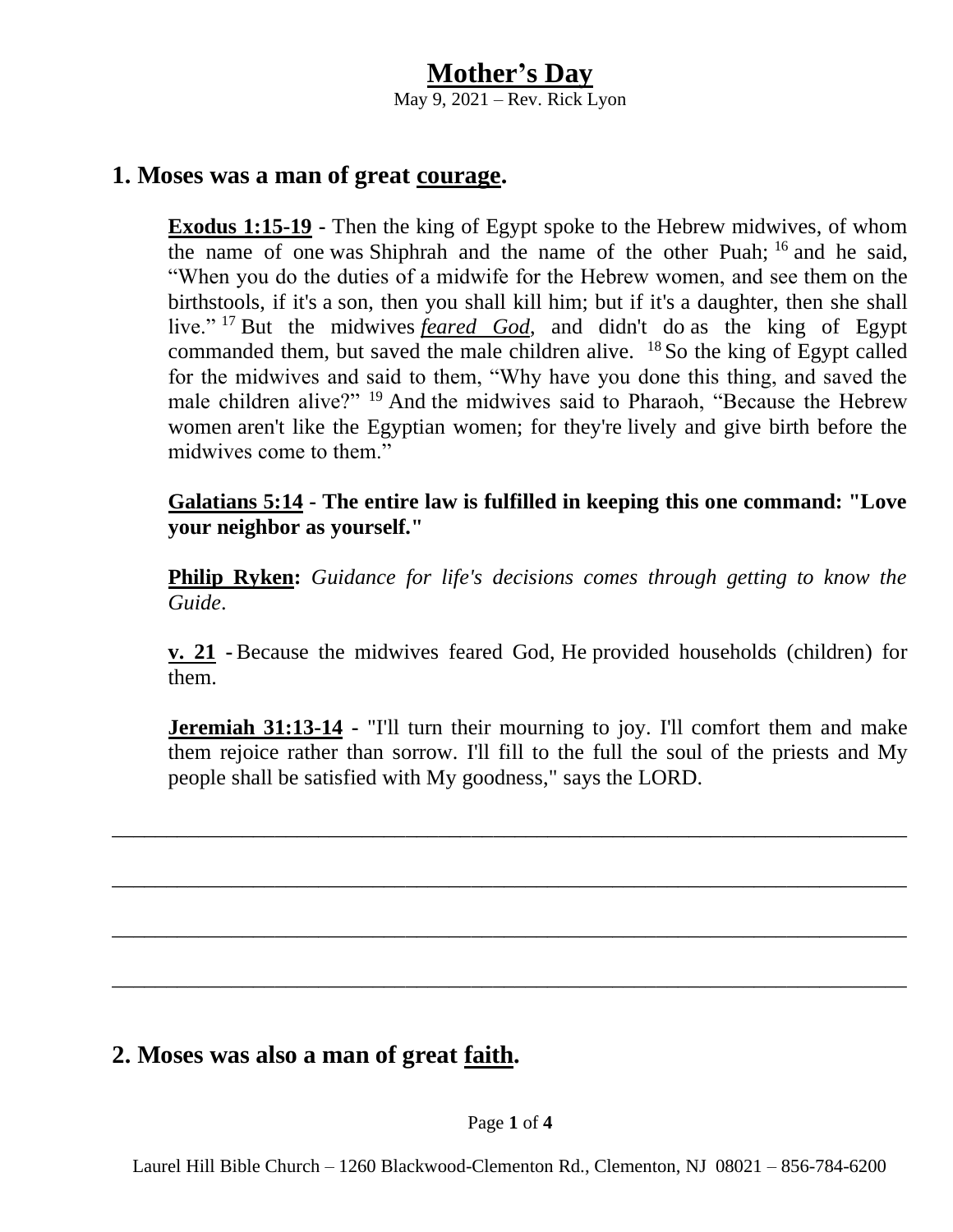# **Mother's Day**

May 9, 2021 – Rev. Rick Lyon

**Hebrews 11:23 -** By faith Moses' parents hid him for three months after he was born, because they saw he was no ordinary child, and they weren't afraid of the king's edict.

#### **1. They saw he was no ordinary child.**

### **2. The second thing I notice is they weren't afraid of the king's edict.**

**v. 2:1 -** A man of the house of Levi went and took as wife a daughter of Levi. <sup>2</sup> So the woman conceived and bore a son. And when she saw that he was a beautiful child, she hid him three months.  $3$  But when she could no longer hide him, she took an ark of bulrushes for him, daubed it with asphalt and pitch, put the child in it, and laid it in the reeds by the river's bank. <sup>4</sup> And his sister stood afar off, to know what would be done to him.

\_\_\_\_\_\_\_\_\_\_\_\_\_\_\_\_\_\_\_\_\_\_\_\_\_\_\_\_\_\_\_\_\_\_\_\_\_\_\_\_\_\_\_\_\_\_\_\_\_\_\_\_\_\_\_\_\_\_\_\_\_\_\_\_\_\_\_\_\_\_\_\_\_

\_\_\_\_\_\_\_\_\_\_\_\_\_\_\_\_\_\_\_\_\_\_\_\_\_\_\_\_\_\_\_\_\_\_\_\_\_\_\_\_\_\_\_\_\_\_\_\_\_\_\_\_\_\_\_\_\_\_\_\_\_\_\_\_\_\_\_\_\_\_\_\_\_

\_\_\_\_\_\_\_\_\_\_\_\_\_\_\_\_\_\_\_\_\_\_\_\_\_\_\_\_\_\_\_\_\_\_\_\_\_\_\_\_\_\_\_\_\_\_\_\_\_\_\_\_\_\_\_\_\_\_\_\_\_\_\_\_\_\_\_\_\_\_\_\_\_

\_\_\_\_\_\_\_\_\_\_\_\_\_\_\_\_\_\_\_\_\_\_\_\_\_\_\_\_\_\_\_\_\_\_\_\_\_\_\_\_\_\_\_\_\_\_\_\_\_\_\_\_\_\_\_\_\_\_\_\_\_\_\_\_\_\_\_\_\_\_\_\_\_

#### **3. Moses was a man of great compassion.**

**v. 2:5 -** Then the daughter of Pharaoh came down to bathe at the river. And her maidens walked along the riverside; and when she saw the ark among the reeds, she sent her maid to get it. <sup>6</sup> And when she opened it, she saw the child, and behold, the baby wept. So she had *compassion* on him, and said, "This is one of the *Hebrews*' children"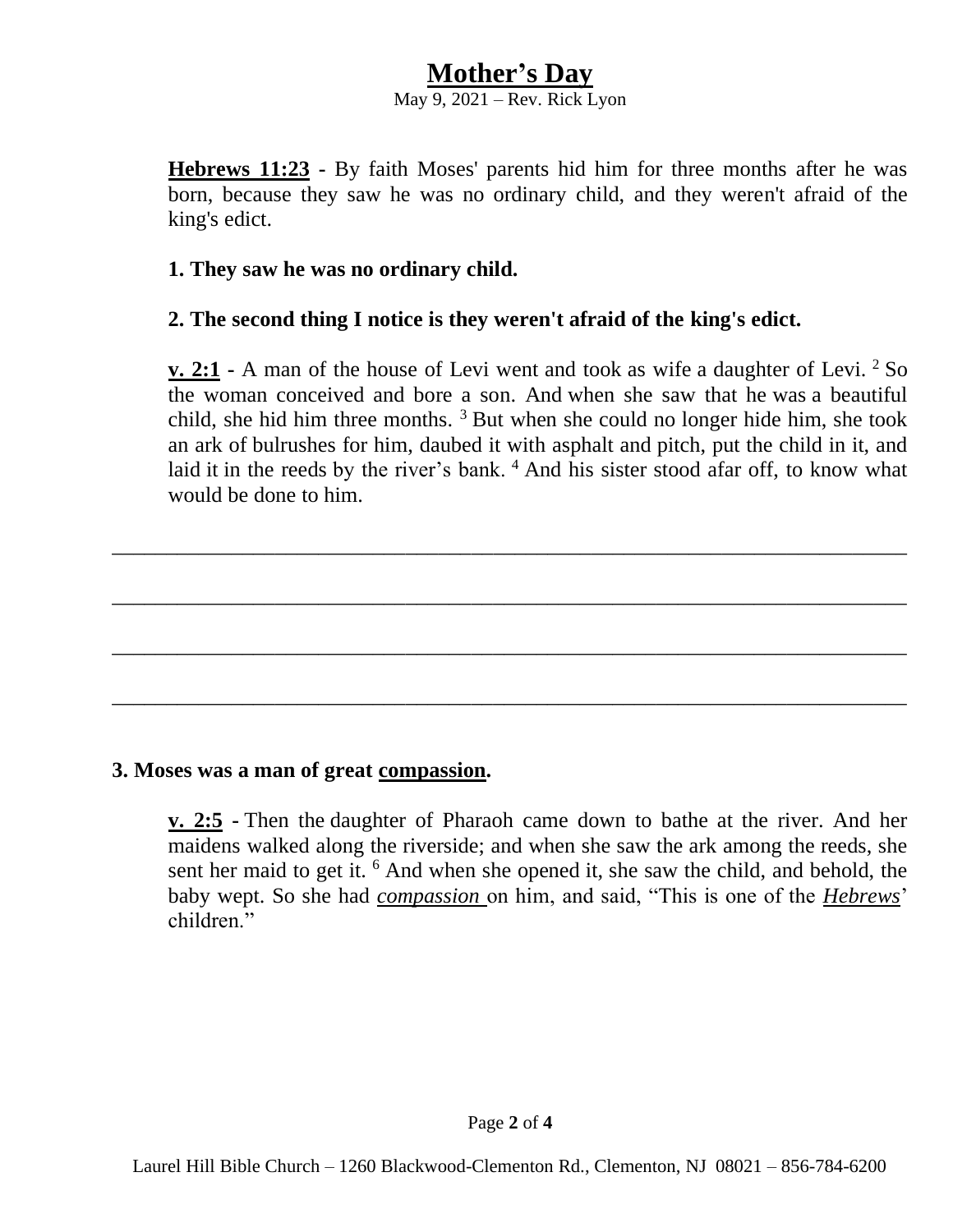# **Mother's Day**

May 9, 2021 – Rev. Rick Lyon

Moses became the man he became because of the women God used to touch his life.

### **1. Moses was a man of great \_\_\_\_\_\_\_\_\_\_.**

The midwives modeled the courage Moses needed to defy Pharaoh.

**Exodus 1:15-17 - Then the king of Egypt spoke to the Hebrew midwives, of whom the name of one was Shiphrah and the name of the other Puah; and he said, "When you do the duties of a midwife for the Hebrew women, and see them on the birthstools, if it's a son, then you shall kill him; but if it's a daughter, then she shall live." But the midwives feared God, and didn't do as the king of Egypt commanded them, but saved the male children alive.**

**2. Moses was a man of great \_\_\_\_\_\_\_\_\_\_.**

Moses' parents modeled the faith Moses needed.

**Hebrews 11:23 - By faith Moses' parents hid him for three months after he was born, because they saw he was no ordinary child, and they weren't afraid of the king's edict.**